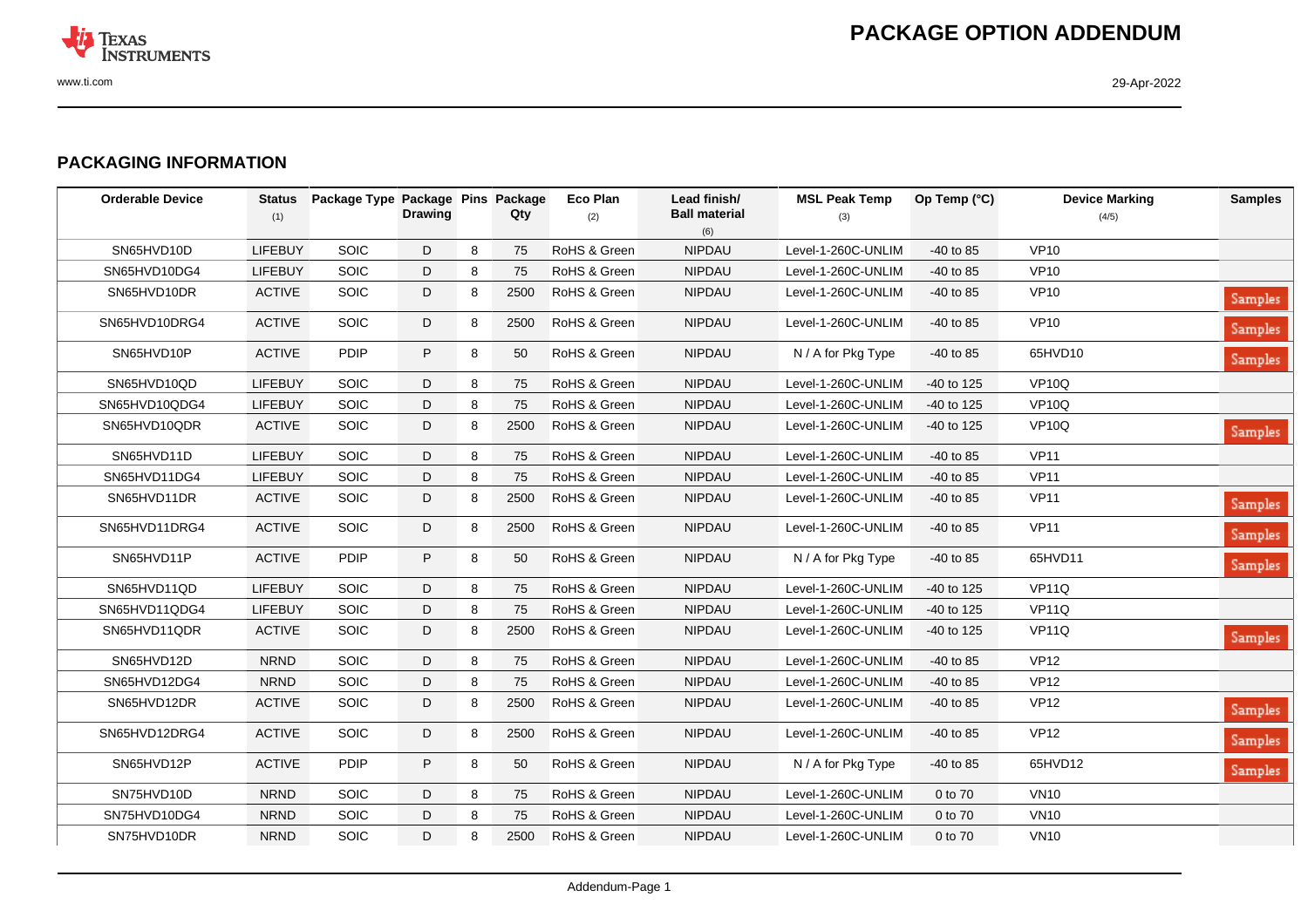| <b>Orderable Device</b> | <b>Status</b>  | Package Type Package Pins |         |   | Package | Eco Plan     | Lead finish/         | <b>MSL Peak Temp</b> | Op Temp $(^{\circ}C)$ | <b>Device Marking</b> | <b>Samples</b> |
|-------------------------|----------------|---------------------------|---------|---|---------|--------------|----------------------|----------------------|-----------------------|-----------------------|----------------|
|                         | (1)            |                           | Drawing |   | Qty     | (2)          | <b>Ball material</b> | (3)                  |                       | (4/5)                 |                |
|                         |                |                           |         |   |         |              | (6)                  |                      |                       |                       |                |
| SN75HVD10P              | <b>ACTIVE</b>  | <b>PDIP</b>               | P.      | 8 | 50      | RoHS & Green | <b>NIPDAU</b>        | N / A for Pkg Type   | 0 to 70               | 75HVD10               | Samples        |
| SN75HVD11D              | <b>LIFEBUY</b> | <b>SOIC</b>               | D       | 8 | 75      | RoHS & Green | <b>NIPDAU</b>        | Level-1-260C-UNLIM   | 0 to 70               | <b>VN11</b>           |                |
| SN75HVD11DG4            | <b>NRND</b>    | <b>SOIC</b>               | D       | 8 | 75      | RoHS & Green | <b>NIPDAU</b>        | Level-1-260C-UNLIM   | 0 to 70               | <b>VN11</b>           |                |
| SN75HVD11DR             | <b>NRND</b>    | <b>SOIC</b>               | D       | 8 | 2500    | RoHS & Green | <b>NIPDAU</b>        | Level-1-260C-UNLIM   | 0 to 70               | <b>VN11</b>           |                |
| SN75HVD11DRG4           | <b>NRND</b>    | <b>SOIC</b>               | D       | 8 | 2500    | RoHS & Green | <b>NIPDAU</b>        | Level-1-260C-UNLIM   | 0 to 70               | <b>VN11</b>           |                |
| SN75HVD12D              | <b>NRND</b>    | <b>SOIC</b>               | D       | 8 | 75      | RoHS & Green | <b>NIPDAU</b>        | Level-1-260C-UNLIM   | 0 to 70               | <b>VN12</b>           |                |
| SN75HVD12DR             | <b>NRND</b>    | <b>SOIC</b>               | D       | 8 | 2500    | RoHS & Green | <b>NIPDAU</b>        | Level-1-260C-UNLIM   | 0 to 70               | <b>VN12</b>           |                |
| SN75HVD12P              | <b>ACTIVE</b>  | <b>PDIP</b>               | P.      | 8 | 50      | RoHS & Green | <b>NIPDAU</b>        | N / A for Pkg Type   | 0 to 70               | 75HVD12               | <b>Samples</b> |
| SN75HVD12PE4            | <b>ACTIVE</b>  | <b>PDIP</b>               | P.      | 8 | 50      | RoHS & Green | <b>NIPDAU</b>        | N / A for Pkg Type   | 0 to 70               | 75HVD12               | <b>Samples</b> |

**(1)** The marketing status values are defined as follows:

**ACTIVE:** Product device recommended for new designs.

**LIFEBUY:** TI has announced that the device will be discontinued, and a lifetime-buy period is in effect.

**NRND:** Not recommended for new designs. Device is in production to support existing customers, but TI does not recommend using this part in a new design.

**PREVIEW:** Device has been announced but is not in production. Samples may or may not be available.

**OBSOLETE:** TI has discontinued the production of the device.

<sup>(2)</sup> RoHS: TI defines "RoHS" to mean semiconductor products that are compliant with the current EU RoHS requirements for all 10 RoHS substances, including the requirement that RoHS substance do not exceed 0.1% by weight in homogeneous materials. Where designed to be soldered at high temperatures. "RoHS" products are suitable for use in specified lead-free processes. TI may reference these types of products as "Pb-Free".

RoHS Exempt: TI defines "RoHS Exempt" to mean products that contain lead but are compliant with EU RoHS pursuant to a specific EU RoHS exemption.

Green: TI defines "Green" to mean the content of Chlorine (CI) and Bromine (Br) based flame retardants meet JS709B low halogen requirements of <=1000ppm threshold. Antimony trioxide based flame retardants must also meet the <=1000ppm threshold requirement.

**(3)** MSL, Peak Temp. - The Moisture Sensitivity Level rating according to the JEDEC industry standard classifications, and peak solder temperature.

**(4)** There may be additional marking, which relates to the logo, the lot trace code information, or the environmental category on the device.

**(5)** Multiple Device Markings will be inside parentheses. Only one Device Marking contained in parentheses and separated by a "~" will appear on a device. If a line is indented then it is a continuation of the previous line and the two combined represent the entire Device Marking for that device.

**(6)** Lead finish/Ball material - Orderable Devices may have multiple material finish options. Finish options are separated by a vertical ruled line. Lead finish/Ball material values may wrap to two lines if the finish value exceeds the maximum column width.